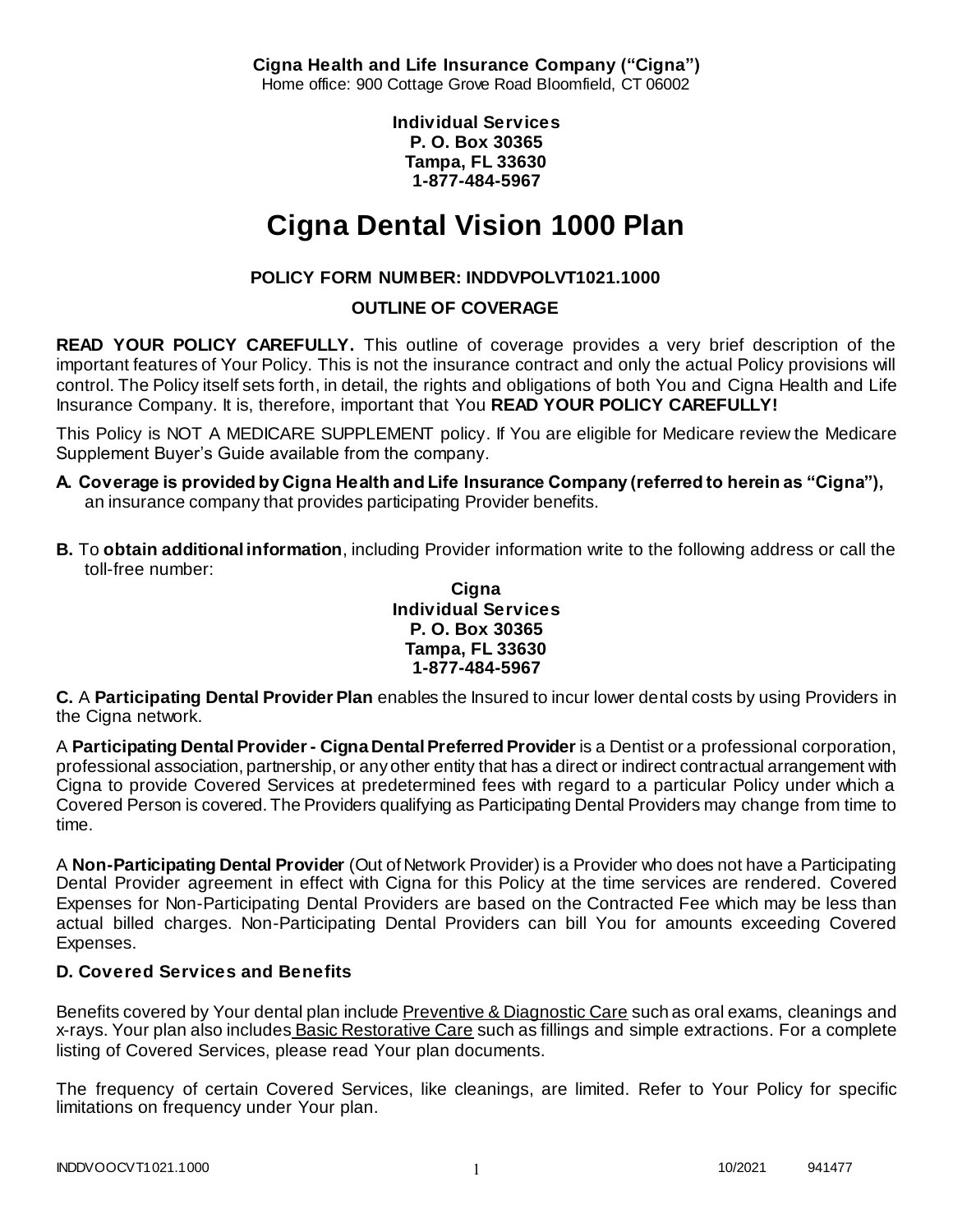### **Benefit Schedule**

The benefits outlined in the table below show the payment percentages for Covered Expenses **AFTER** any applicable Deductibles have been satisfied unless otherwise stated.

# **CIGNA DENTAL AND VISION INSURANCE** *The Schedule*

### **For You and Your Dependents**

#### **The Schedule – Dental Benefits**

If You select a Participating Dental Provider, Your cost will be less than if You select a Non-Participating Dental Provider.

#### **Emergency Services**

The Benefit Percentage payable for Emergency Services charges made by a Non-Participating Dental Provider is the same Benefit Percentage as for Participating Dental Provider Charges. Dental Emergency services are required immediately to either alleviate pain or to treat the sudden onset of an acute dental condition. These are usually minor procedures performed in response to serious symptoms, which temporarily relieve significant pain, but do not effect a definitive cure, and which, if not rendered, will likely result in a more serious dental or medical complication.

#### **Dental Deductibles**

Dental Deductibles are expenses to be paid by You or Your Dependent. Dental Deductibles are in addition to any Coinsurance. Once the Dental Deductible maximum in The Schedule has been reached You and Your family need not satisfy any further dental deductible for the rest of that year.

#### **Participating Dental Provider Payment**

Participating Dental Provider services are paid based on the Contracted Fee agreed upon by the Provider and Cigna.

**Non-Participating Dental Provider Payment** Non-Participating Dental Provider services are paid based on the Contracted Fee.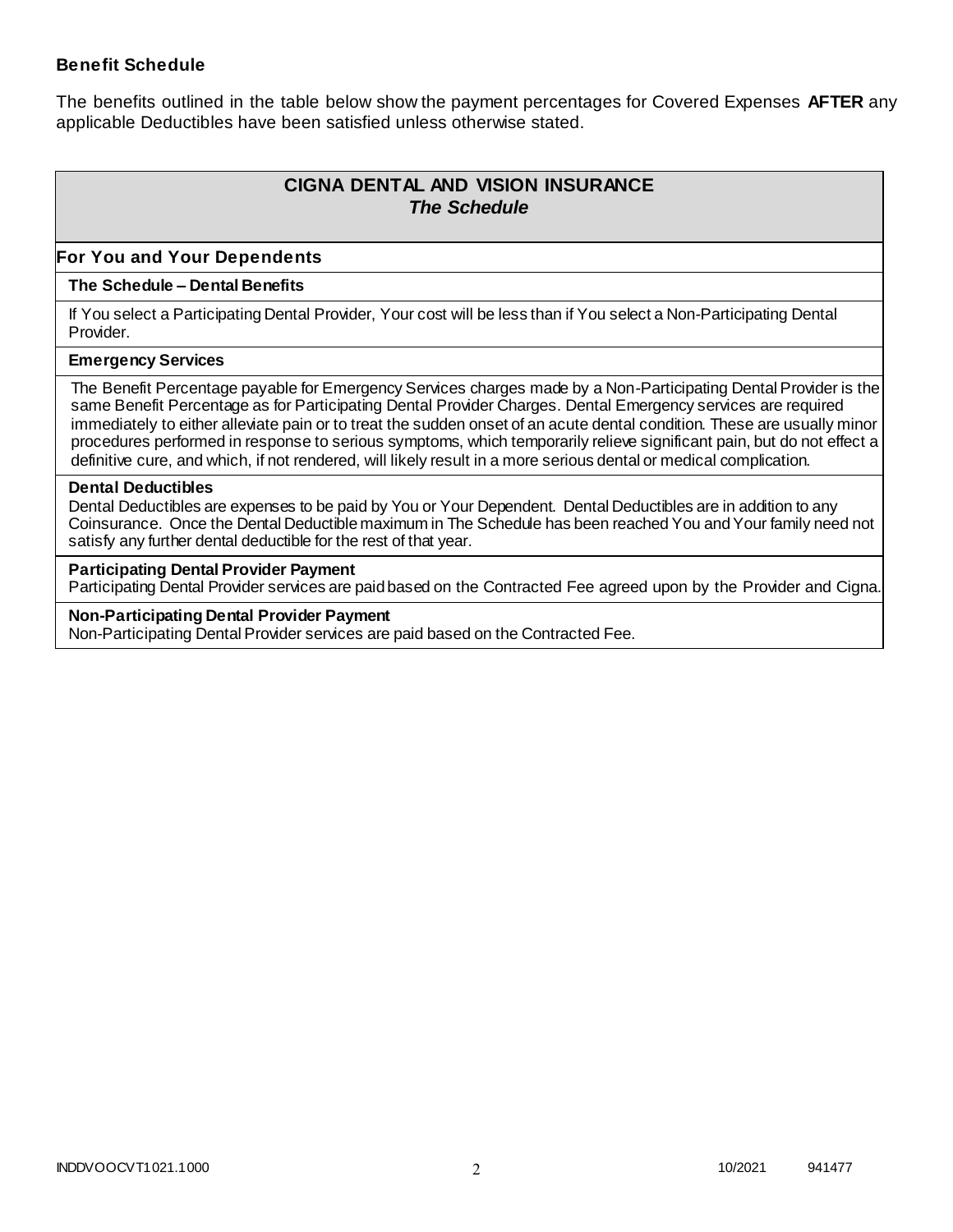| DENTAL BENEFIT HIGHLIGHTS                                                                                                                                     |                                                  |
|---------------------------------------------------------------------------------------------------------------------------------------------------------------|--------------------------------------------------|
| Classes I, II<br><b>Calendar Year Maximum</b>                                                                                                                 | \$1,000 per person                               |
| <b>Calendar Year Dental Deductible</b><br>Individual                                                                                                          | \$50 per person                                  |
|                                                                                                                                                               | Not Applicable to Class I                        |
| <b>Family Maximum</b>                                                                                                                                         | \$150 per family                                 |
|                                                                                                                                                               | Not Applicable to Class I                        |
| <b>Class I</b>                                                                                                                                                | The Percentage of Covered Expenses the Plan Pays |
| Preventive Care<br>Oral Exams<br>Routine Cleanings<br>Routine X-rays<br><b>Fluoride Application</b><br><b>Sealants</b><br>Space Maintainers (non-orthodontic) | 100%                                             |
| <b>Class II</b>                                                                                                                                               | The Percentage of Covered Expenses the Plan Pays |
| <b>Basic Restorative</b><br>Fillings<br>Oral Surgery, Simple Extractions<br>Emergency Care to Relieve Pain<br>Non-Routine X-rays                              | 70% after dental deductible                      |

| The Schedule - Vision Benefits                                                                  |                                                                                         |
|-------------------------------------------------------------------------------------------------|-----------------------------------------------------------------------------------------|
| VISION BENEFIT HIGHLIGHTS                                                                       |                                                                                         |
| Eye Examinations, including refraction                                                          | The plan pays 30% of expenses, not to exceed a \$50 calendar<br>year maximum per person |
| Materials (corrective eyeglasses or contact<br>lenses, including fittings and follow-up visits) | \$100 calendar year maximum per person                                                  |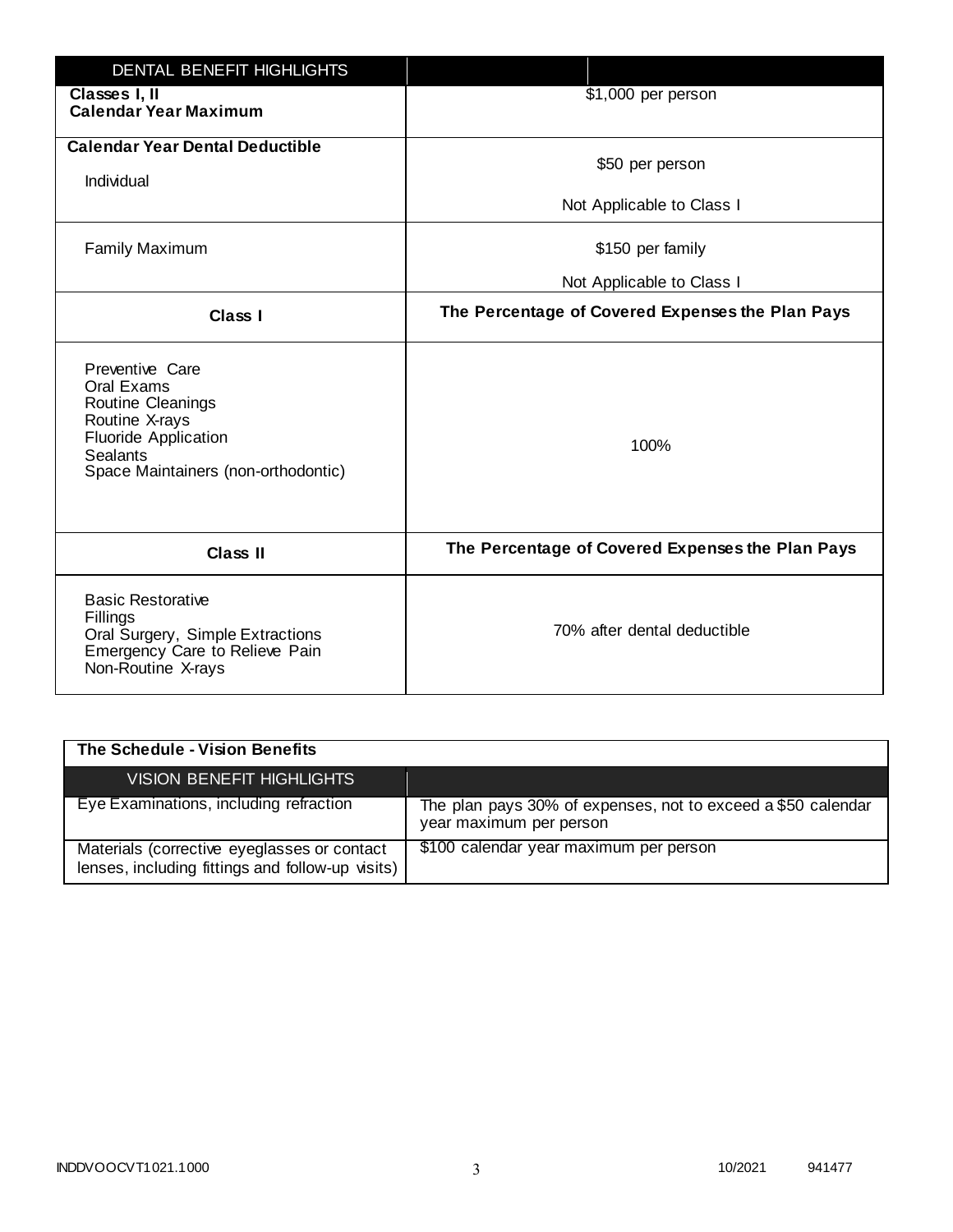# **Waiting Periods**

There is no waiting period for Class I or II dental benefits or for vision benefits.

# **Missing Teeth Limitation**

There is no payment for replacement of teeth that are missing when a person first becomes insured.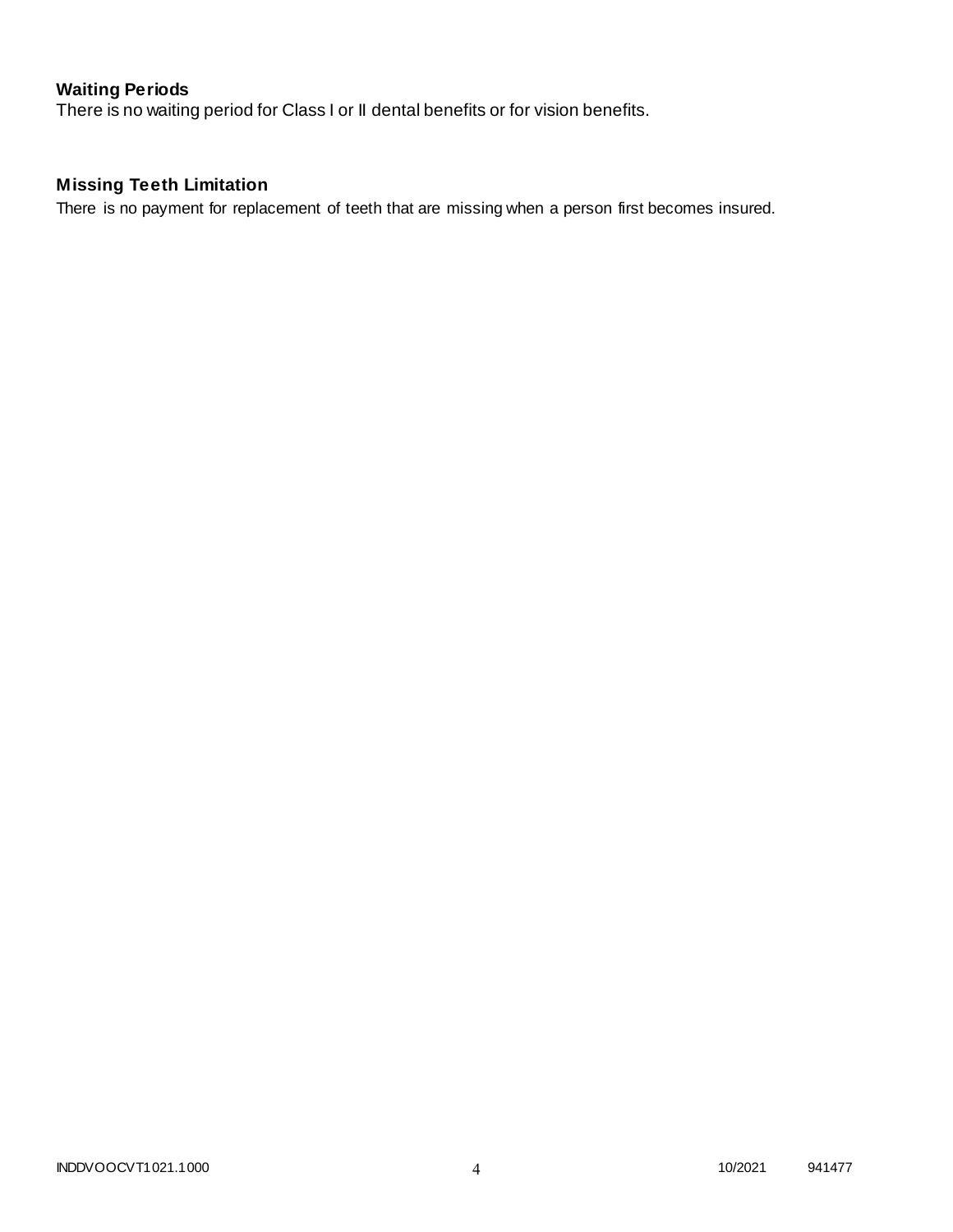### **E. Insured's Financial Responsibility**

The Insured is responsible for paying the monthly or quarterly premium on a timely basis. The Insured is also responsible to pay Providers for charges that are applied to the Deductibles, Coinsurance, and any amounts charged by Non-Participating Dental Providers in excess of the Contracted Fee. In addition, any charges for Medically Necessary and/or Dentally Necessary items that are excluded under the Policy are the responsibility of the Insured.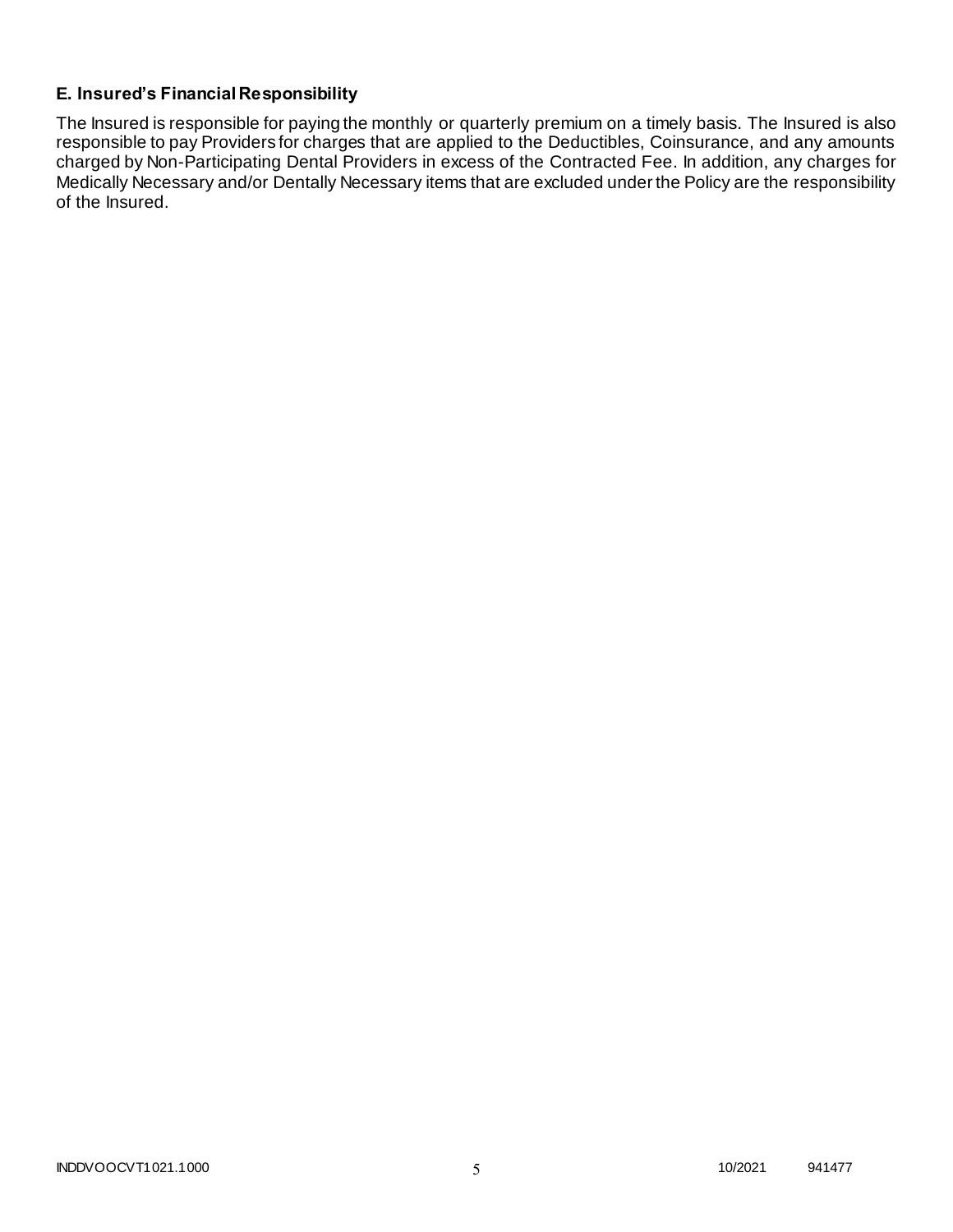## **F. Exclusions and Limitations: What Is Not Covered By This Policy**

# **Expenses Not Covered**

Covered Expenses will not include, and no payment will be made for:

- procedures which are not included in the list of Covered Dental Services or Covered Vision Services;
- cone beam imaging;
- instruction for plaque control, oral hygiene and diet;
- core build-ups;
- veneers;
- precious or semi-precious metals for crowns, bridges and abutments;
- restoration of teeth which have been damaged by erosion, attrition or abrasion;
- bite registrations; precision or semi-precision attachments; or splinting;
- implants or implant related services;
- orthodontic treatment, except for the treatment of cleft lip and cleft palate;
- general anesthesia or intravenous sedation, when used for the purposes of anxiety control or patient management is not covered; may be considered only when medically or dentally necessary and when in conjunction with covered complex oral surgery;
- athletic mouth guards;
- services performed solely for cosmetic reasons;
- personalization or decoration of any dental device or dental work;
- replacement of an appliance per benefit quidelines;
- services that are medical in nature;
- services and supplies received from a hospital;
- prescription drugs;
- plano lenses;
- VDT (video display terminal)/computer eyeglass benefit;
- medical or surgical treatment of the eyes;
- any type of corrective vision surgery, including LASIK surgery, radial ketatonomy (RK), automated lamellar keratoplasty (ALK), or conductive keratoplasty (CK);
- Orthoptic or vision training and any associated supplemental testing;
- any eye examination, or any corrective eyewear, required by an employer as a condition of employment;
- safety eyewear;
- sub-normal vision aids or non-prescription lenses; or
- Magnification or low vision aids not shown as covered in the Schedule of Vision Coverage.

# **General Limitations**

No payment will be made for expenses incurred for You or any one of Your Dependents:

- For services not specifically listed as Covered Services in this Policy;
- For services or supplies that are not Medically Necessary;
- For services received before the Effective Date of coverage;
- For services received after coverage under this Policy ends;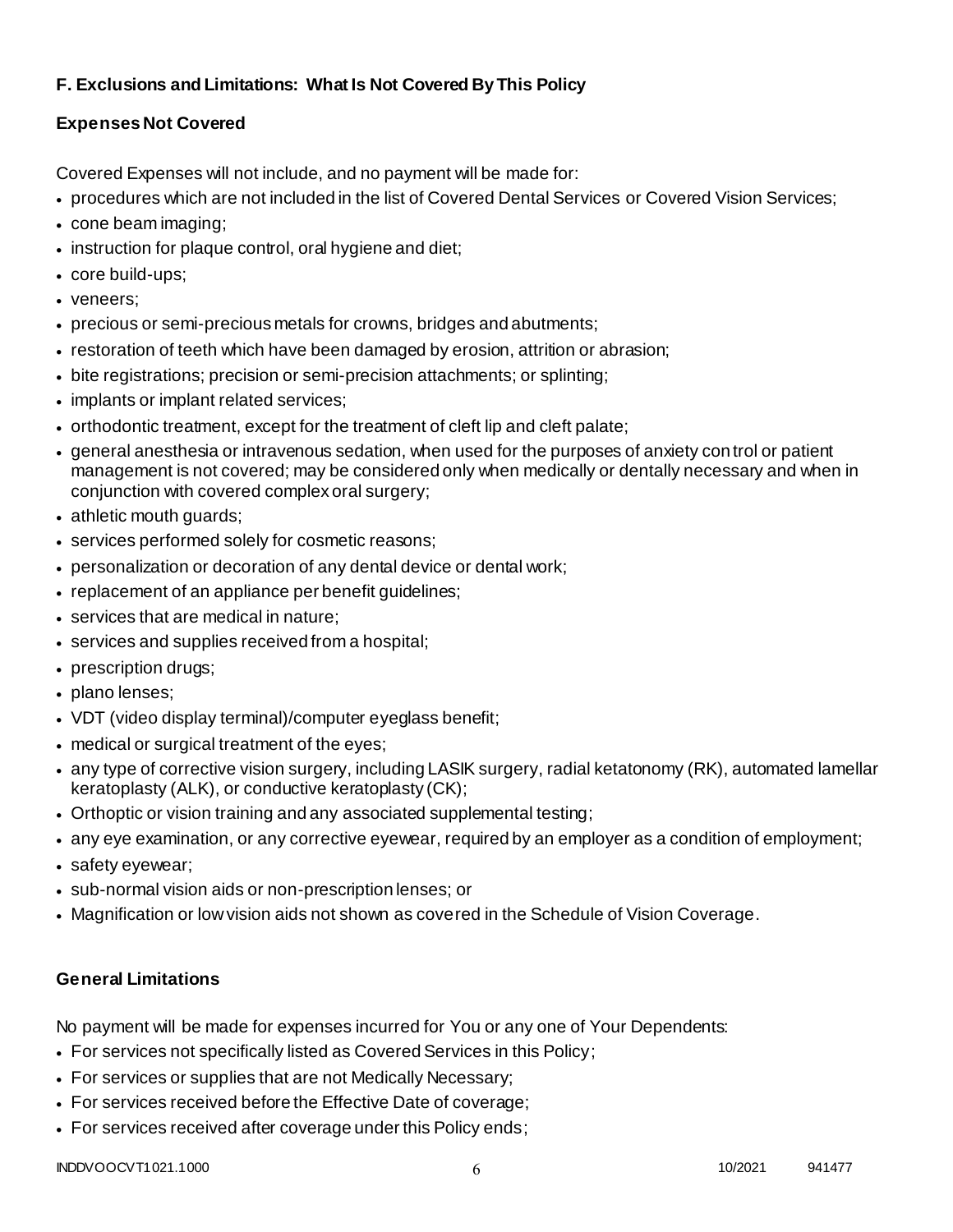- For services for which You have no legal obligation to pay or for which no charge would be made if You did not have insurance coverage;
- For Professional services or supplies received or purchased directly or on Your behalf by anyone, including a Provider, from any of the following:
	- **Yourself or Your employer;**
	- **a** person who lives in the Covered Person's home, or that person's employer;
	- a person who is related to the Covered Person by blood, marriage or adoption, or that person's employer.
- for or in connection with an Injury arising out of, or in the course of, any employment for wage or profit;
- for or in connection with a Sickness which is covered under any workers' compensation or similar law;
- for charges made by a Hospital owned or operated by or which provides care or performs services for, the United States Government, if such charges are directly related to a condition which occurred while serving in the military or an associated auxiliary unit;
- services or supplies received due to an act of war, declared or undeclared while serving in the military or an associated auxiliary unit;
- to the extent that payment is unlawful where the person resides when the expenses are incurred;
- for charges which the person is not legally required to pay;
- for charges which would not have been made if the person had no insurance;
- to the extent that billed charges exceed the rate of reimbursement as described in the Schedule;
- for charges for unnecessary care, treatment or surgery;
- to the extent that You or any of Your Dependents is in any way paid or entitled to payment for those expenses by or through a public program, other than Medicaid;
- for or in connection with experimental procedures or treatment methods not approved by the American Dental Association or the appropriate dental specialty society;
- Procedures that are a covered expense under any other plan which provides dental or vision benefits;
- To the extent that benefits are paid or payable for those expenses under the mandatory part of any auto insurance policy written to comply with a "no-fault" insurance law or an uninsured motorist insurance law. Cigna will take into account any adjustment option chosen under such part by You or any one of Your Dependents.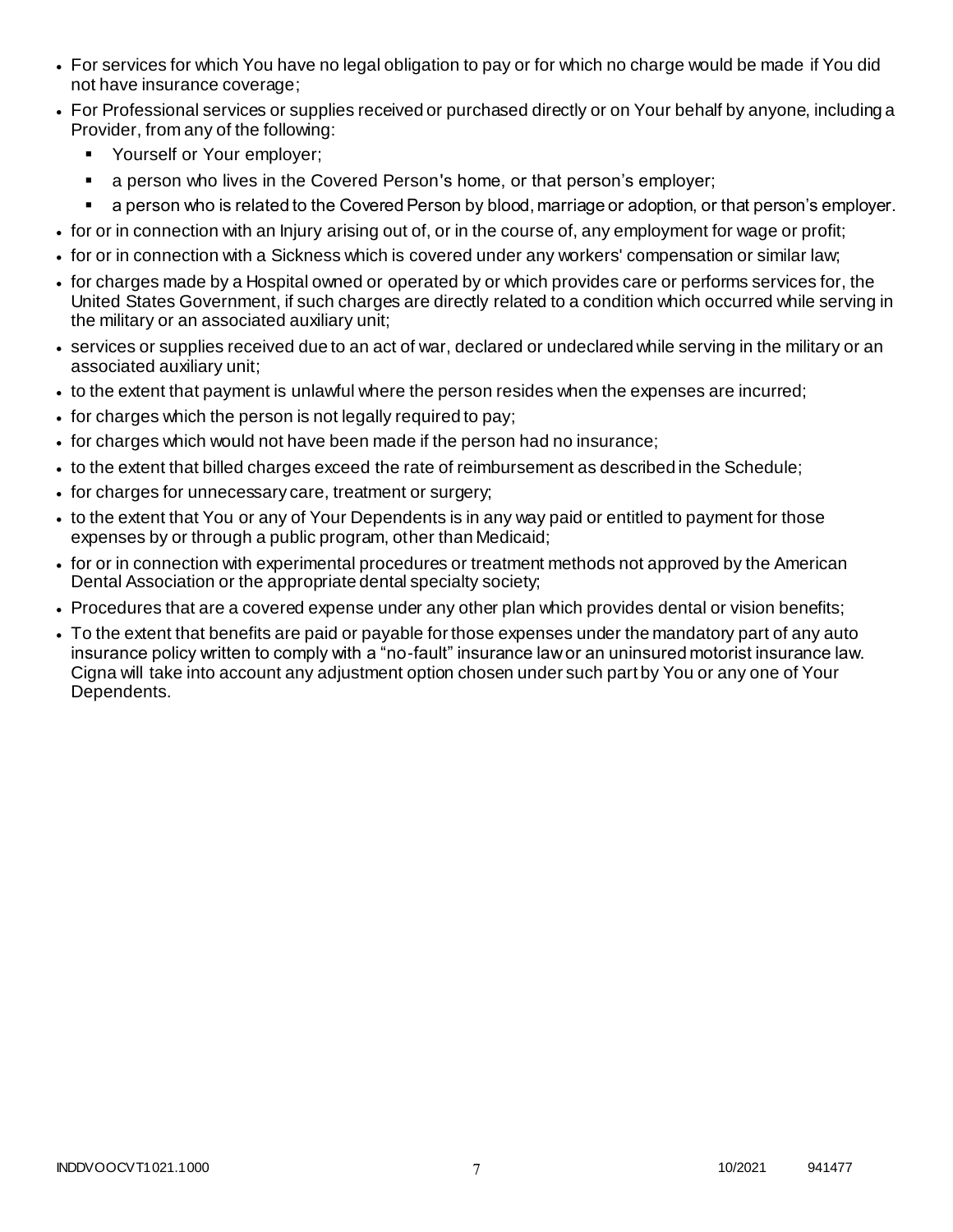### **G. Predetermination of Dental Benefits Program**

Predetermination of Benefits is a voluntary review of a Dentist's proposed treatment plan and expected charges. It is not preauthorization of service and is not required.

The treatment plan should include supporting pre-operative x-rays and other diagnostic materials as requested by Cigna's dental consultant. If there is a change in the treatment plan, a revised plan should be submitted.

Cigna will determine covered dental expenses for the proposed treatment plan. If there is no Predetermination of Benefits, Cigna will determine covered dental expenses when it receives a claim.

Review of proposed treatment is advised whenever extensive dental work is recommended when charges exceed **\$500**.

Predetermination of Benefits is not a guarantee of a set payment. Payment is based on the services that are actually delivered and the coverage in force at the time services are completed.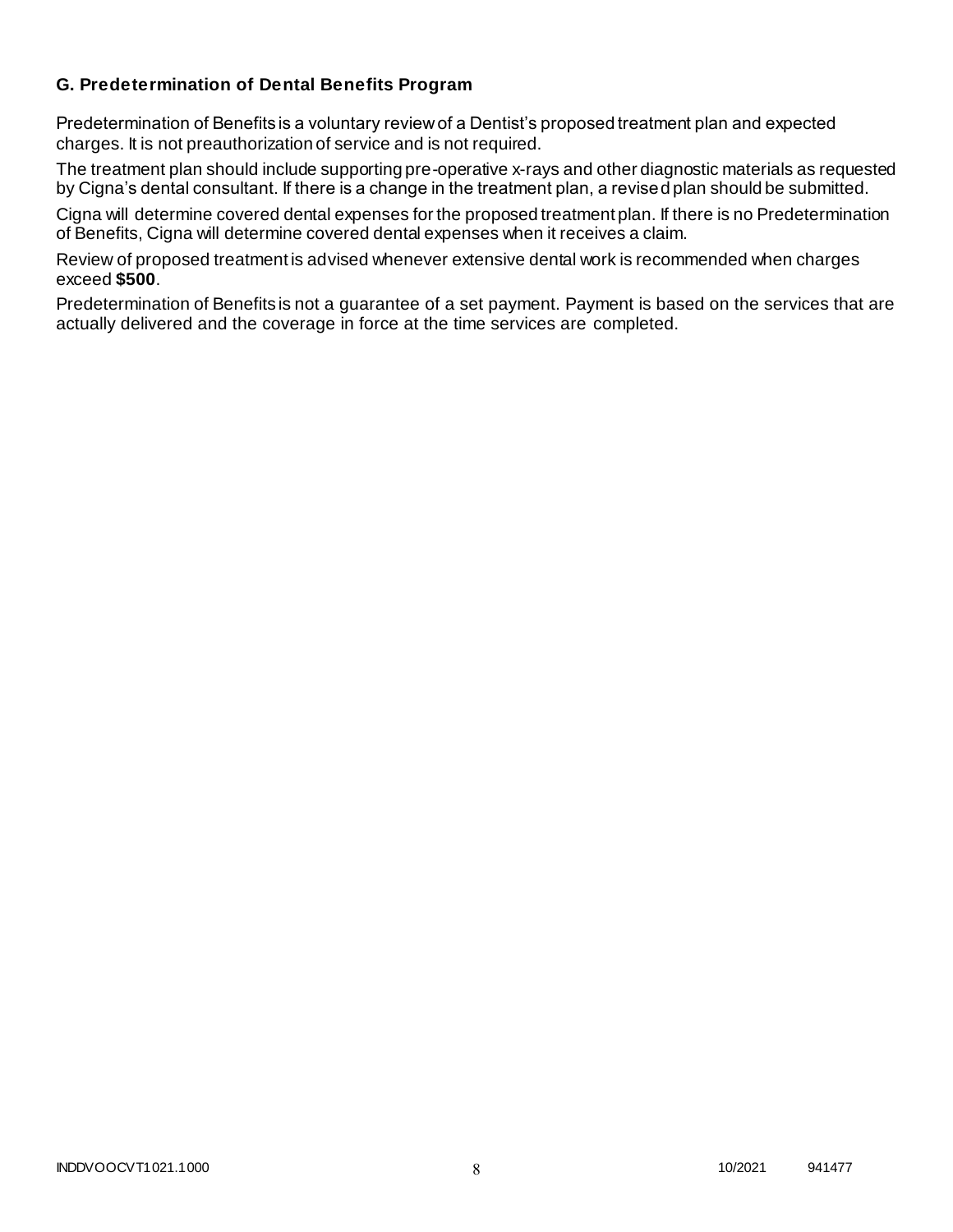### **H. General Provisions**

### **WHEN YOU HAVE A COMPLAINT OR AN APPEAL**

For the purposes of this section, any reference to "You," "Your" or "Yourself" also refers to a representative or Provider designated by You to act on Your behalf, unless otherwise noted.

We want You to be completely satisfied with the care You receive. That is why We have established a process for addressing Your concerns and solving Your problems.

#### **Start with Member Services**

We are here to listen and help. If You have a concern regarding a person, a service, the quality of care, or contractual benefits, You can call Our toll-free number and explain Your concern to one of Our Customer Service representatives. You can also express that concern in writing. Please call or write to Us at the following:

Customer Services Toll-Free Number or address on mycigna.com, explanation of benefits or claim form

We will do Our best to resolve the matter on Your initial contact. If We need more time to review or investigate Your concern, We will get back to You as soon as possible, but in any case within 30 days. If You are not satisfied with the results of a coverage decision, You can start the appeals procedure.

#### **Appeals Procedure**

Cigna has a two step appeals procedure for coverage decisions. To initiate an appeal, You must submit a request for an appeal in writing within 365 days of receipt of a denial notice. You should state the reason why You feel Your appeal should be approved and include any information supporting Your appeal. If You are unable or choose not to write, You may ask to register Your appeal by telephone. Call or write to Us at the toll-free number or address on Your Benefit Identification card, explanation of benefits or claim form.

#### **Level One Appeal**

Your appeal will be reviewed and the decision made by someone not involved in the initial decision. Appeals involving Medical Necessity or clinical appropriateness will be considered by a health care professional.

For level one appeals, We will respond in writing with a decision within 30 calendar days after We receive an appeal for a postservice coverage determination. If more time or information is needed to make the determination, We will notify You in writing to request an extension of up to 15 calendar days and to specify any additional information needed to complete the review.

If You are not satisfied with Our level-one appeal decision, You may request a level-two appeal.

#### **Level Two Appeal**

If You are dissatisfied with Our level one appeal decision, You may request a second review. To start a level two appeal, follow the same process required for a level one appeal.

Most requests for a second review will be conducted by the Appeals Committee, which consists of at least three people. Anyone involved in the prior decision may not vote on the Committee. For appeals involving Medical Necessity or clinical appropriateness, the Committee will consult with at least one Dentist reviewer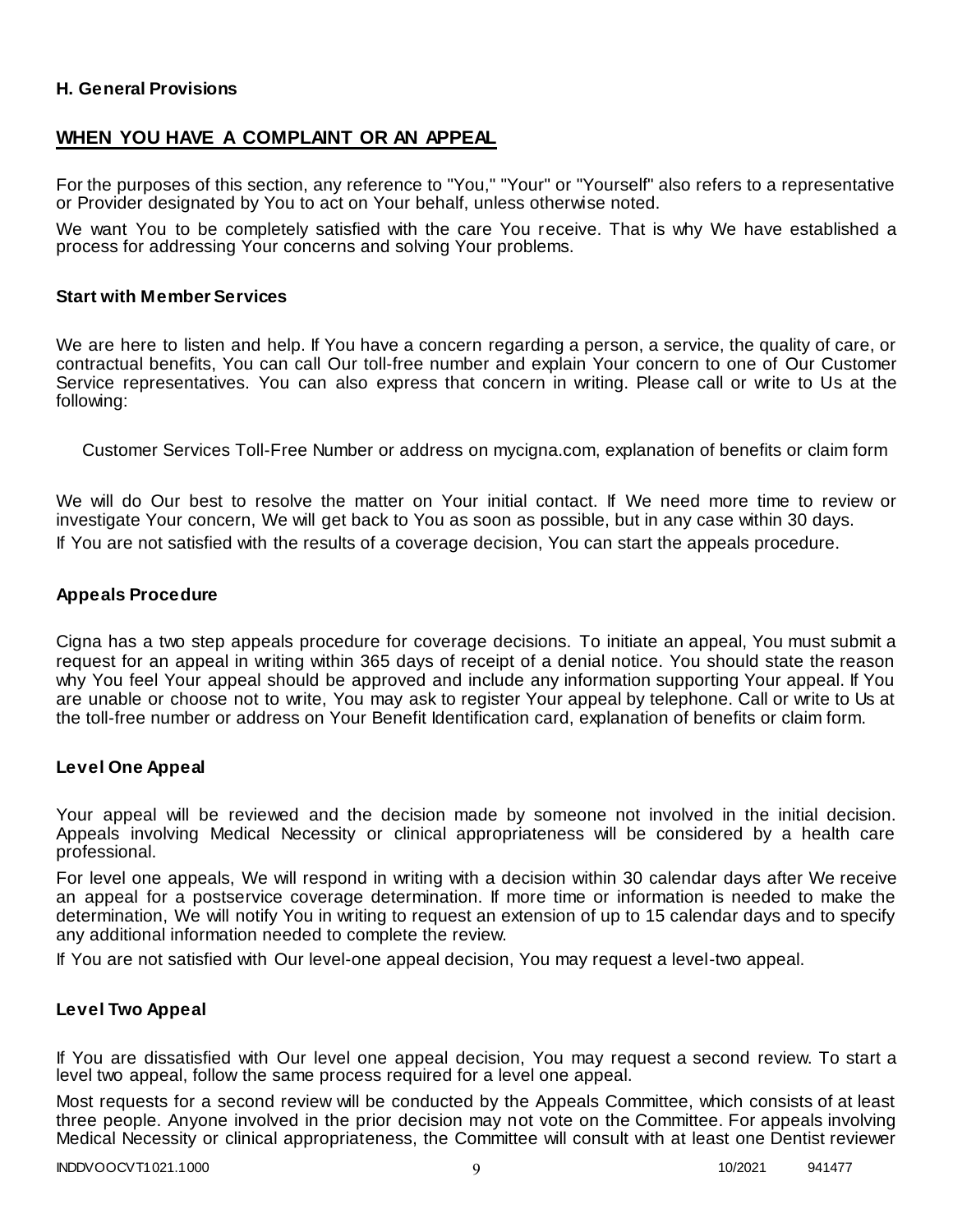in the same or similar specialty as the care under consideration. You may present Your situation to the Committee in person or by conference call.

For level two appeals We will acknowledge in writing that We have received Your request and schedule a Committee review. For postservice claims, the Committee review will be completed within 30 calendar days. If more time or information is needed to make the determination, We will notify You in writing to request an extension of up to 15 calendar days and to specify any additional information needed by the Committee to complete the review. You will be notified in writing of the Committee's decision within five working days after the Committee meeting, and within the Committee review time frames above if the Committee does not approve the requested coverage.

#### **Notice of Benefit Determination on Appeal**

Every notice of an appeal decision will be provided in writing or electronically and, if an adverse determination, will include:

- (1) the specific reason or reasons for the denial decision;
- (2) reference to the specific Policy provisions on which the decision is based;
- (3) a statement that the claimant is entitled to receive, upon request and free of charge, reasonable access to and copies of all documents, records, and other Relevant Information as defined;
- (4) upon request and free of charge, a copy of any internal rule, guideline, protocol or other similar criterion that was relied upon in making the adverse determination regarding Your appeal, and an explanation of the scientific or clinical judgment for a determination that is based on a medical necessity, experimental treatment or other similar exclusion or limit.

#### **Relevant Information**

Relevant Information is any document, record, or other information which was relied upon in making the benefit determination; was submitted, considered, or generated in the course of making the benefit determination, without regard to whether such document, record, or other information was relied upon in making the benefit determination; demonstrates compliance with the administrative processes and safeguards required by federal law in making the benefit determination; or constitutes a statement of policy or guidance with respect to the plan concerning the denied treatment option or benefit or the claimant's diagnosis, without regard to whether such advice or statement was relied upon in making the benefit determination.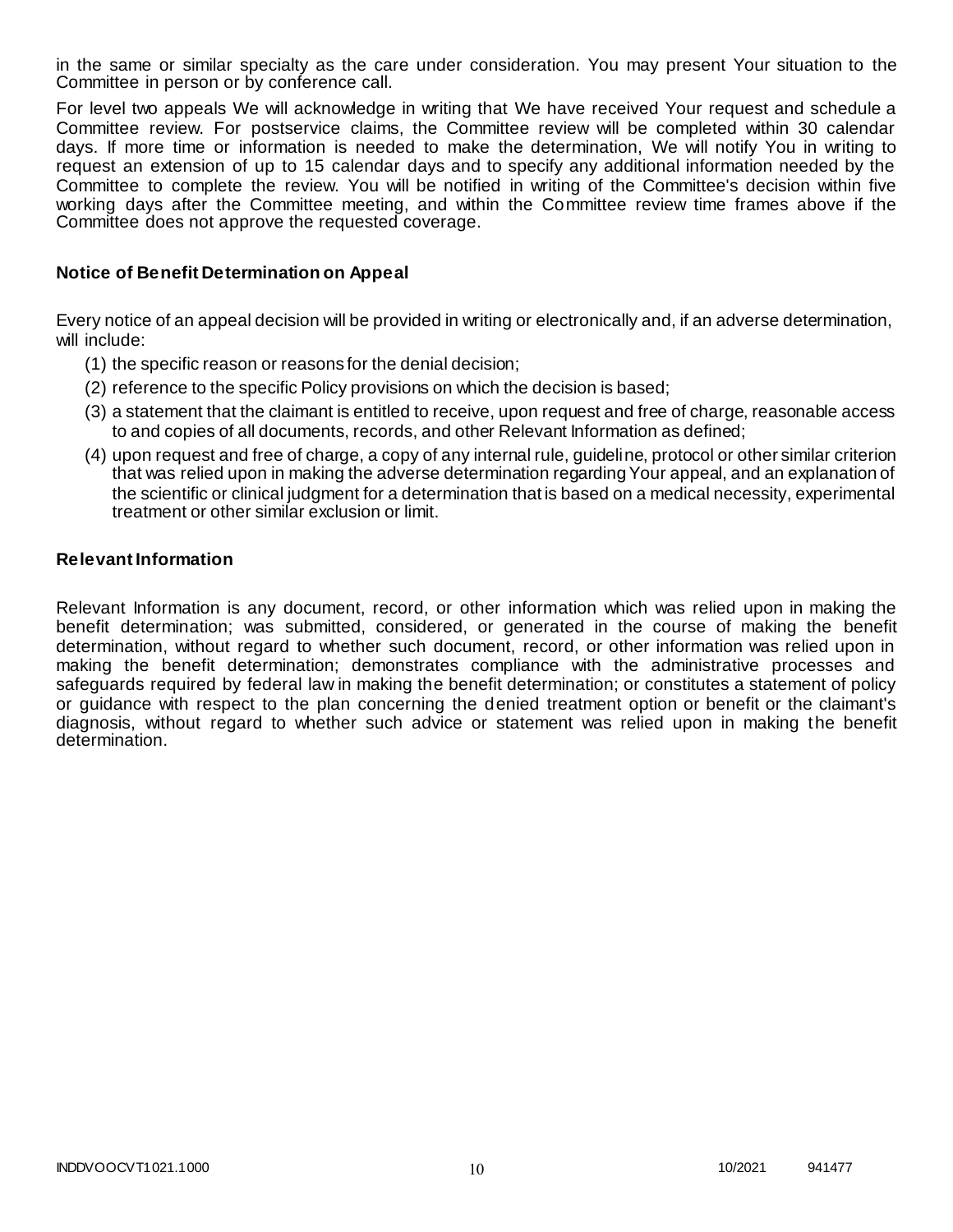# **I. Participating Dental Providers**

Cigna will provide a current list of Dentists currently participating with Cigna and their locations to each Covered Person upon request.

To verify if a Dentist is currently participating with Cigna and is accepting new Cigna Insureds, the Covered Person should visit Our website at mycigna.com.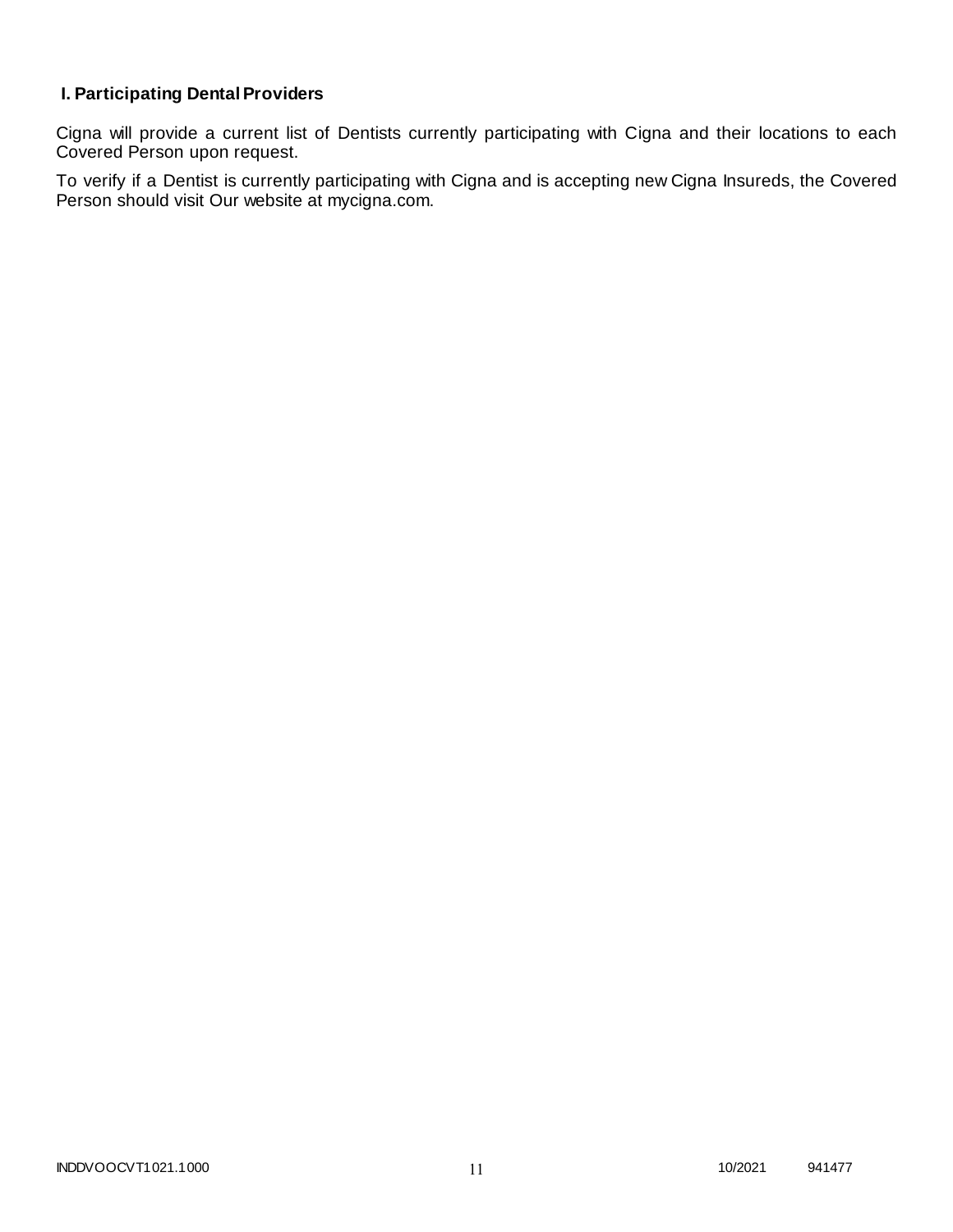### **J. Renewability, Eligibility, and Continuation**

1. The Policy will renew except for the specific events stated in the Policy. Cigna may change the premiums of the Policy with 60 days written notice to the Insured. However, Cigna will not refuse to renew or change the premium schedule for the Policy on an individual basis, but only for all Insureds in the same class and covered under the same Policy as You.

2. The individual plan is designed for residents of Vermont who are not enrolled under or covered by any other group or individual health coverage. You must notify Cigna of all changes that may affect any Covered Person's eligibility under the Policy.

3. You or Your Dependent(s) will become ineligible for coverage:

- When premiums are not paid according to the due dates and grace periods described in the premium section.
- With respect to Your Spouse, Domestic Partner, or partner to a Civil Union: when the Spouse is no longer married to the Insured or when the union is dissolved.
- With respect to You and Your Family Member(s): when You no longer meet the requirements listed in the Conditions of Eligibility section.
- The date the Policy terminates.
- When the Insured no longer lives in the Service Area.

4. If a Covered Person's eligibility under this Plan would terminate due to the Insured's death, divorce or if other Dependents would become ineligible due to age or no longer qualify as dependents for coverage under this Plan; except for the Insured's failure to pay premium, the Covered Person's insurance will be continued if the Covered Person exercising the continuation right notifies Cigna and pays the appropriate monthly premium within 60 days following the date this Policy would otherwise terminate.